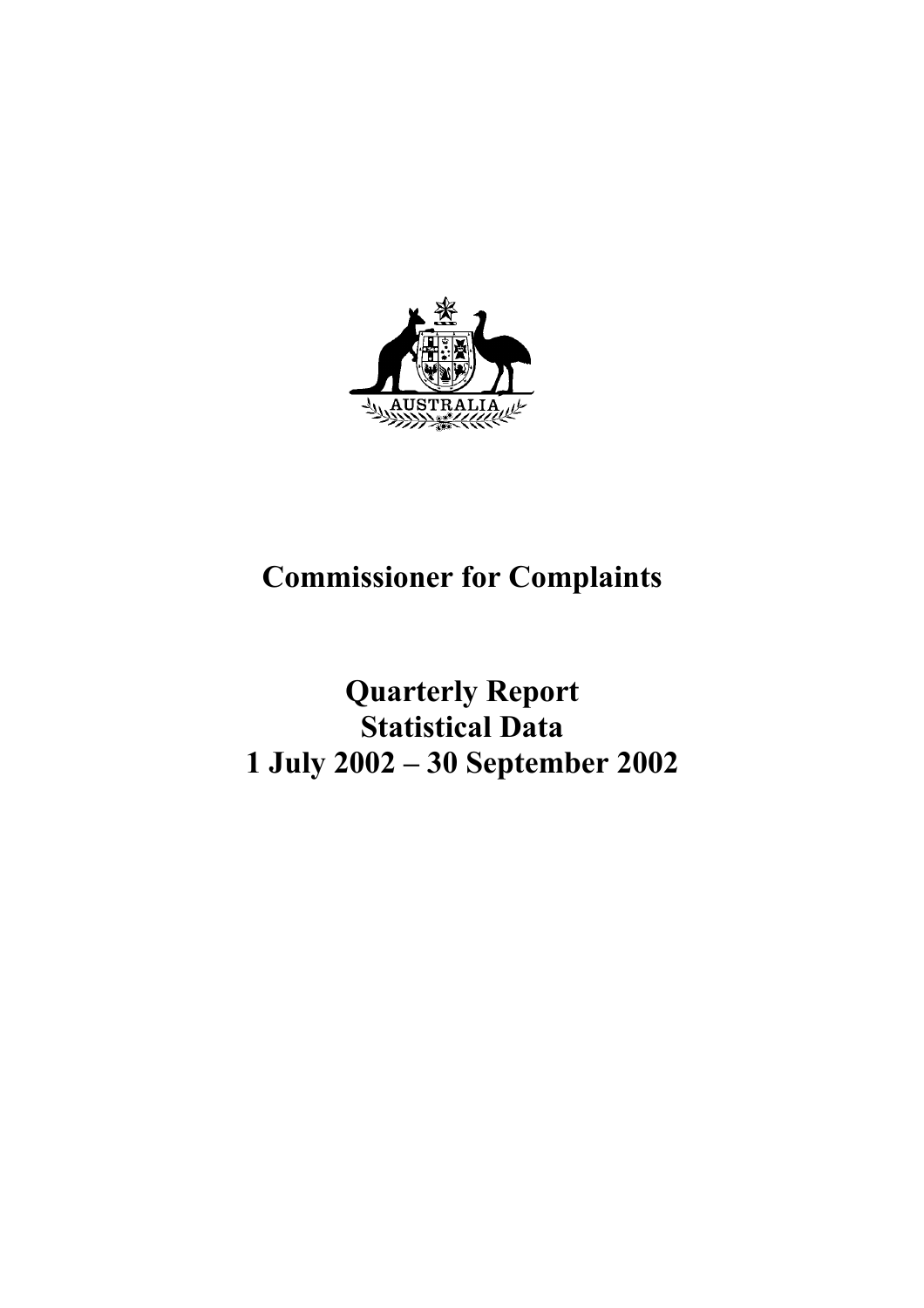# **Contents**

| <b>National Statistics</b> |  |
|----------------------------|--|
|                            |  |
|                            |  |
|                            |  |
|                            |  |
|                            |  |
|                            |  |
|                            |  |
|                            |  |
|                            |  |
|                            |  |
|                            |  |
|                            |  |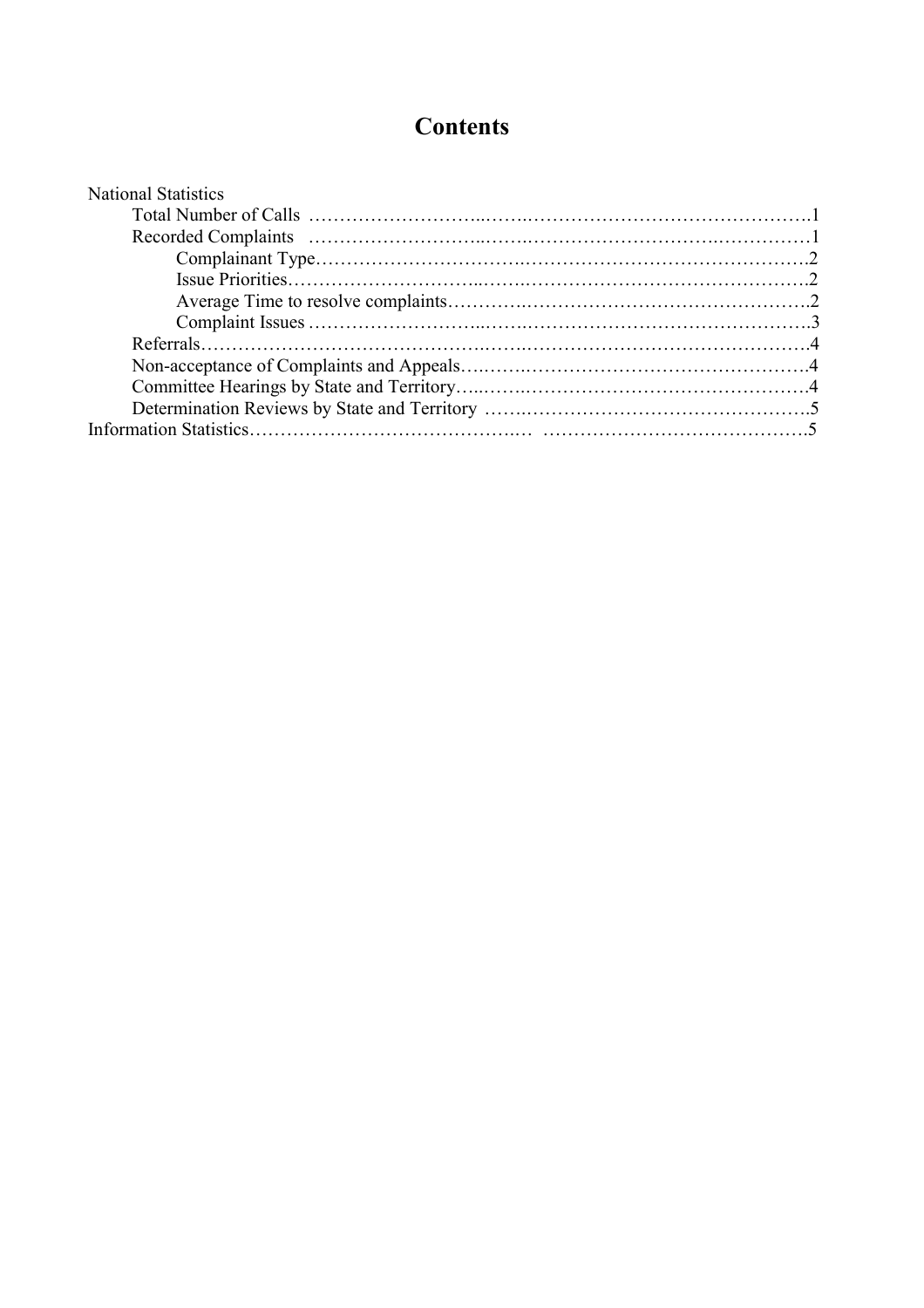# **National Statistics**

The following statistical information has been drawn from the Complaints Resolution Scheme database and, as with all statistics, care should be taken when interpreting these data. It should be noted that changes are currently being made to the database to enhance the capacity of the Complaints Resolution Scheme to capture, identify and report on information collected as part of its operations. As part of this upgrade, significant attention is being paid to its ability to produce more accurate and meaningful reports suitable to meet the needs of a broad range of users. As this process is not complete the statistics provided here should be regarded as indicative as opposed to definitive information.

# **Total Number of Calls**

The following figure shows the breakdown of calls recorded in each jurisdiction during the reporting period, that is the number of complaints, information and feedback calls, shown as a percentage of the total 1,875 calls recorded nationally. Of the 1,875 calls taken during the reporting period 324 (17 per cent) were registered as complaints and 1551 (83 per cent) were registered as information calls.



Table 1: Total Number of Calls by State and Territory

# **Recorded Complaints**

The majority of the 324 complaints recorded during the reporting period related to aged residential care services, however, nine complaints (3 per cent) related to CACPs. As in previous reports, the majority of complaints recorded nationally were lodged by relatives of residents (54 per cent). Across Australia 12 per cent were lodged by staff of aged care services and 10 per cent by residents or care recipients. Some 5 per cent of complaints respectively were listed as being lodged by others, friends and unknown. Two per cent were lodged by ex-staff. An advocate, agency staff, worker and volunteer lodged individual complaints. During the reporting period the database records that officers undertook a total of 118 site visits either as part of the preliminary assessment or ongoing management of the issues raised.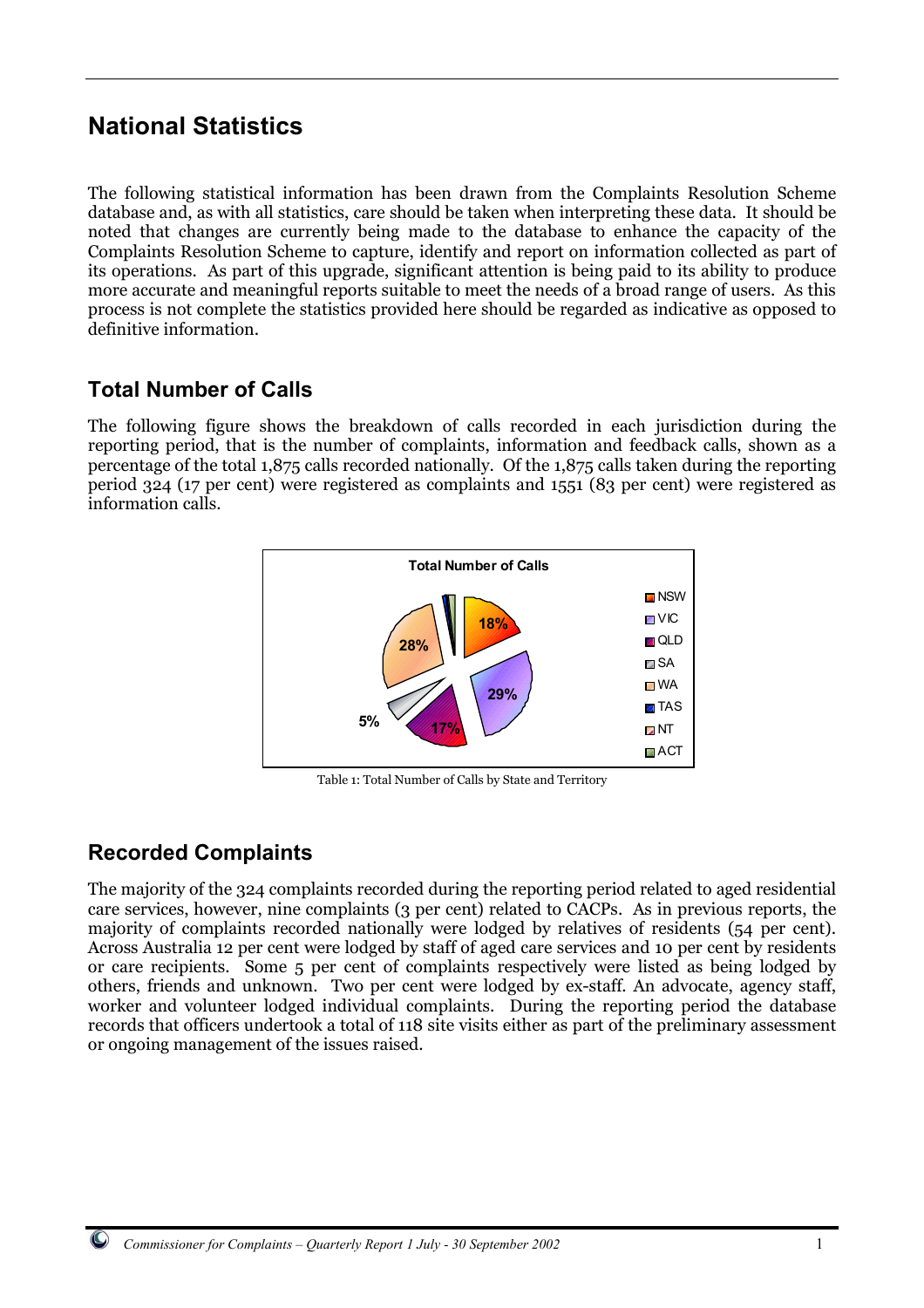#### **Complainant type**

Of the 324 complaints recorded nationally during the reporting period, 220 (68 per cent) were registered as open complaints, 52 (16 per cent) as confidential complaints and 52 (16 per cent) as anonymous complaints. Note that a proportion of complainants who initially lodge a confidential complaint with the Scheme subsequently amend the status of their complaint and request that the issues being dealt with are managed as an open complaint.



**Issue priorities**

Complaints are assessed as either urgent or complex. During the reporting period eight issues were assessed as urgent. A further 248 issues were assessed as complex.

#### **Average time to resolve complaints**

The effective and efficient management of cases is not only dependent on the complexity and number of complaints accepted by the Scheme, but also the number and skill base of staff available to complete allocated tasks. The current database does not provide details regarding total cases finalised for a period, however it does provide information regarding new cases both received and finalised within a period. Nationally the average number of days to finalise complaints received within the reporting period was 27.1 days. The following figure shows the average number of days taken to finalise complaints accepted during various reporting periods.



Table 3: Average Time to Resolve Complaints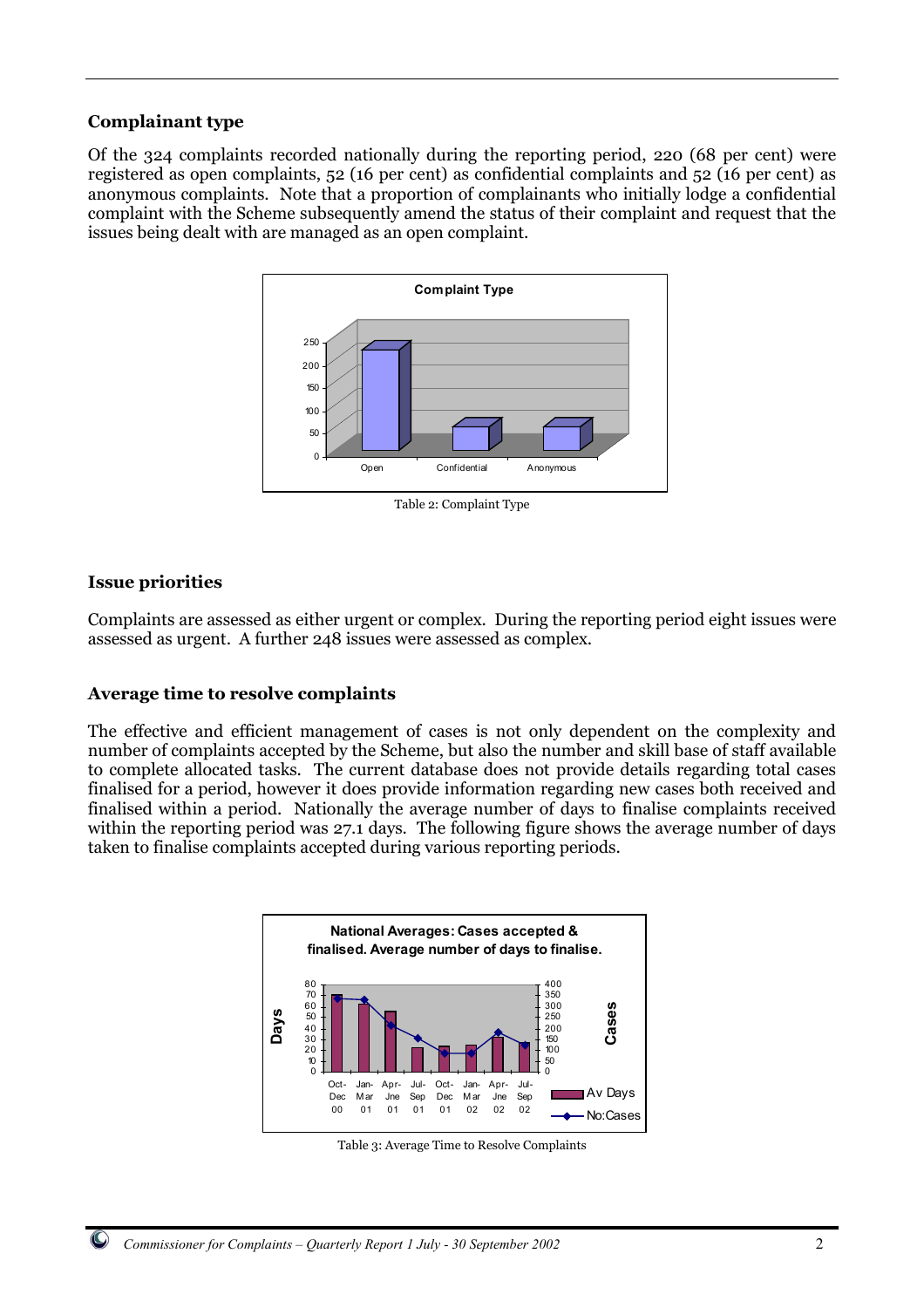At the end of the reporting period the data show that, nationally, 15 per cent of cases were incomplete, 30 per cent were ongoing, 45 per cent had been finalised and 10 per cent had been withdrawn.



Table 4: Case Status as at 30 September 2002

#### **Complaint issues**

The Scheme has identified 58 common issues that can be recorded in four main clusters: administration, consumer rights, environment and level of care. The following figures show the seven top complaint issues in each category as a national percentage of the total. It should be noted that the figures do not equal 100 per cent but are presented in this manner for ease of viewing.

The groupings do not vary significantly from previous reporting periods. Sixty-five per cent of the total issues recorded under the Administration heading related to personnel behaviour, management and training issues. Issues related to communication account for 30 per cent of all issues lodged under the consumer rights heading. Twenty five per cent of issues raised within the environment grouping related to resident safety and matters related to clinical care comprised 14 per cent of all issues listed under level of care.



Tables 5 to 8: Complaint Issues by Groupings, Administration, Consumer Rights, Environment and Level of Care.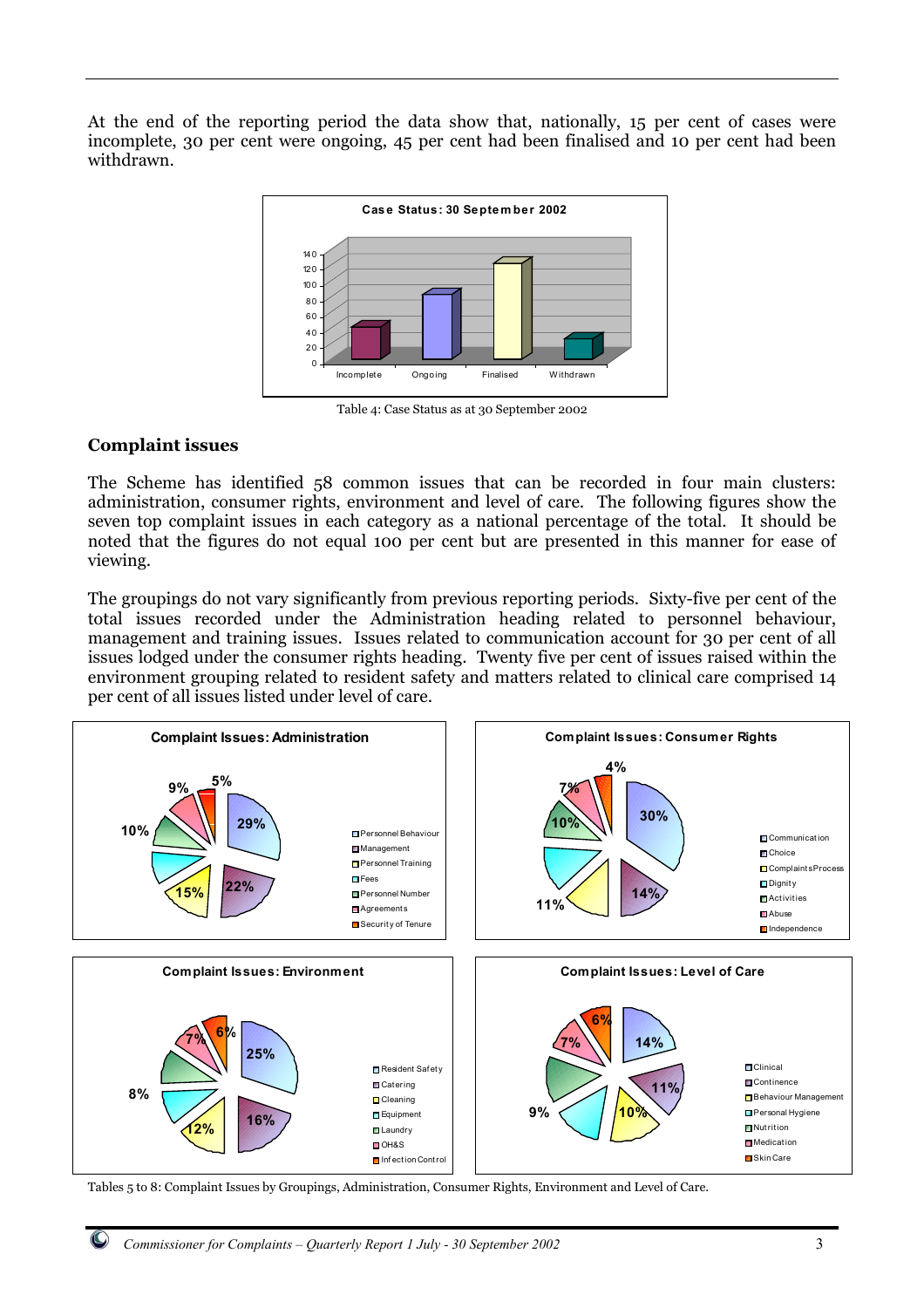### **Referrals**

During the reporting period a total of 42 referrals were made. It should be noted that a complaint may have a number of elements/issues for resolution and a referral made to an external agency does not necessarily mean that officers take no further action with regard to the complaint. The database identifies that 13 complaint issues were referred to other sections of the Department (predominantly Compliance) for further action, 18 complaint issues were referred to the Aged Care Standards and Accreditation Agency for their consideration and three matters were referred to state health authorities. Two complaints were referred to mediation and six were recorded as other.

### **Non-acceptance of Complaints and Appeals**

Based on *last status change* the database indicates that, across Australia, a total of 69 complaints were not accepted by the Scheme during the period ending 30 September 2002. Eighteen of these complaints were received prior to 1 July 2002.

The Commissioner was asked to provide advice in relation to three appeals against the nonacceptance of a complaint. The Commissioner recommended that two of these decisions be confirmed. The third appeal was pending a decision as at the end of the period.

# **Committee Hearings by State and Territory**



Figure 1: Committee Hearings by State and Territory

Committees heard a total of five cases during the reporting period (two in Queensland and one each in Victoria, New South Wales and South Australia). As mentioned previously, the matters coming before Committees are increasing in complexity. The complaints dealt with during this reporting period involved a range of issues including: fees, continence, pressure care, communication, help with daily living activities, emergency plans, mobility and pain management.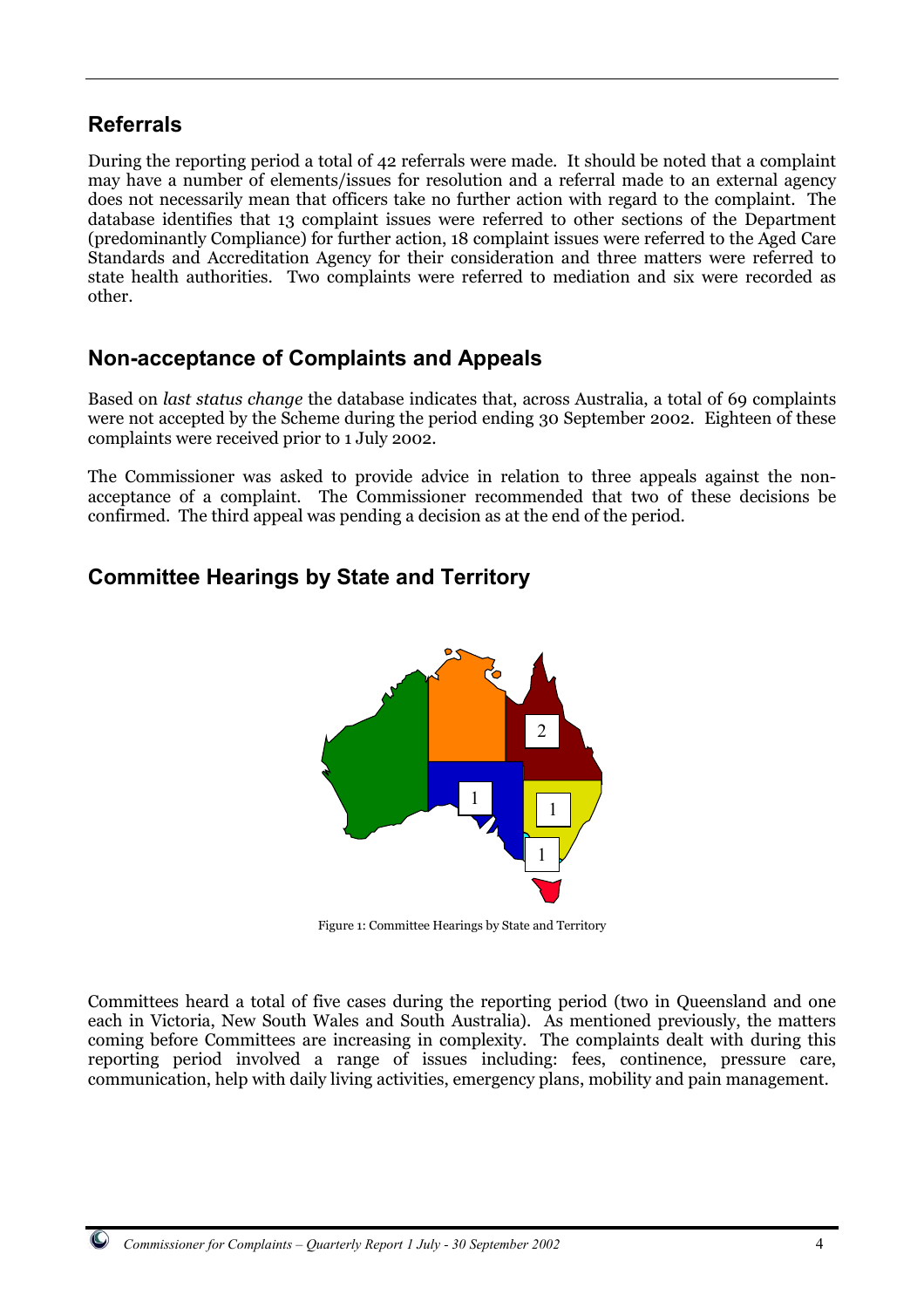### **Determination Reviews by State and Territory**



Figure 8: Determination Reviews by State and Territory

During the reporting period three determinations were reviewed, two from Queensland and one from New South Wales. The determination in New South Wales was varied. One of the determinations for review lodged in Queensland was set aside and one was confirmed with some minor variations.

# **Information Statistics**

During the reporting period 83 per cent of the calls registered by the Scheme (1,551) were recorded as information calls. Fifty-five per cent of the information calls registered on the database were made by relatives, 14 per cent by currently employed staff, 6 per cent by residents, 3 per cent each by ex-staff, advocates and friends. Thirteen per cent were recorded as other and 1 per cent was unknown.

The database shows that 59 per cent (790) information calls received by the Scheme nationally were concluded in less than 15 minutes. Twenty six per cent of calls (341) took between 15 and 30 minutes, 13 per cent (170) between 30 minutes and 1 hour. Two per cent of calls (31) were concluded between 1 and 3 hours and one call was recorded as taking over 3 hours.

The database registers the nature of the information calls using the same key words and groupings that is applied in recording information about complaints. It is important to note that this data is not recorded in the case of all information calls received, nor is it relevant for those calls seeking information outside the Scheme. All data is captured in the following figures.





Table 9: Information Calls, Administration Table 10: Information Calls, Consumer Rights